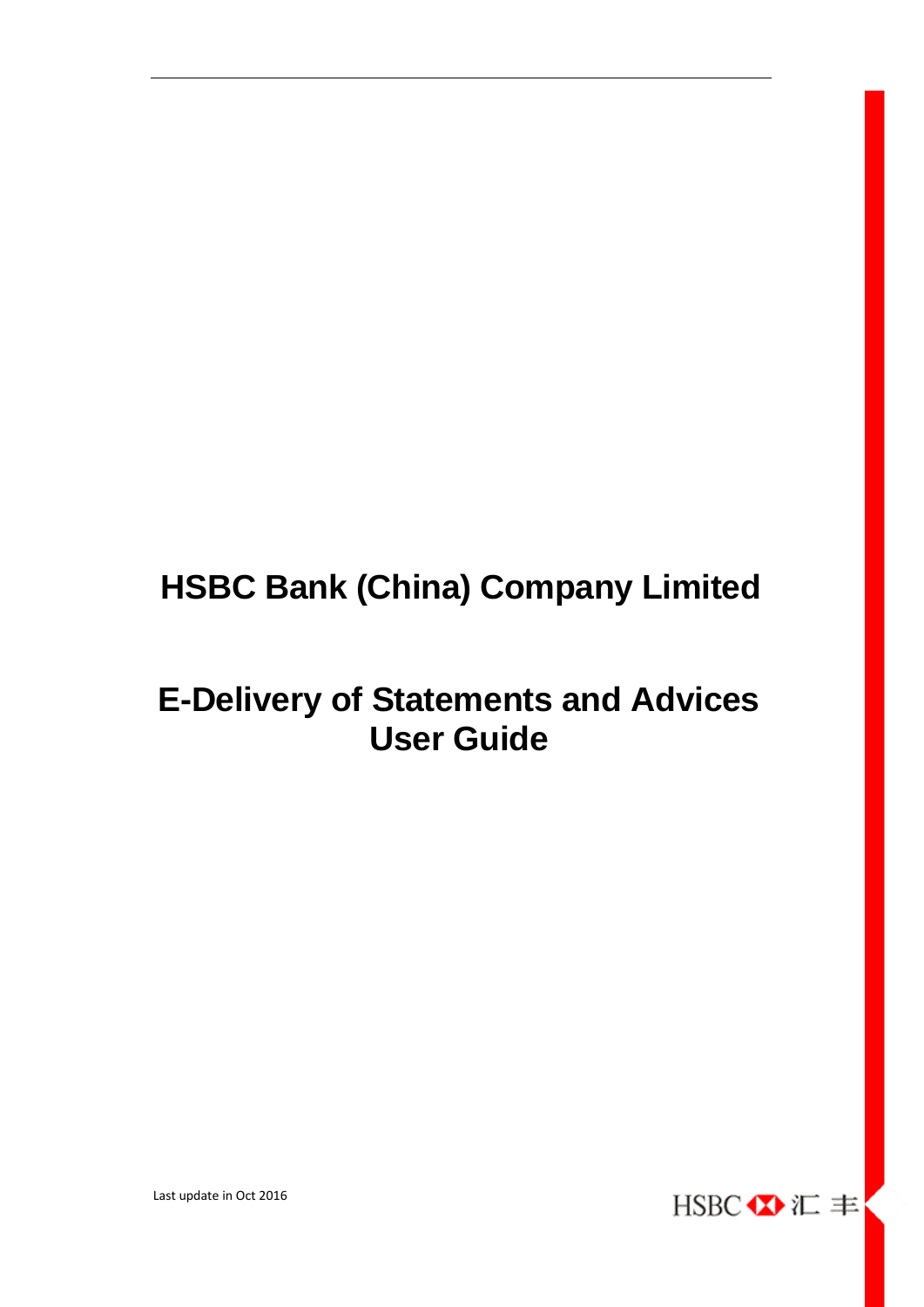# **Table of Contents**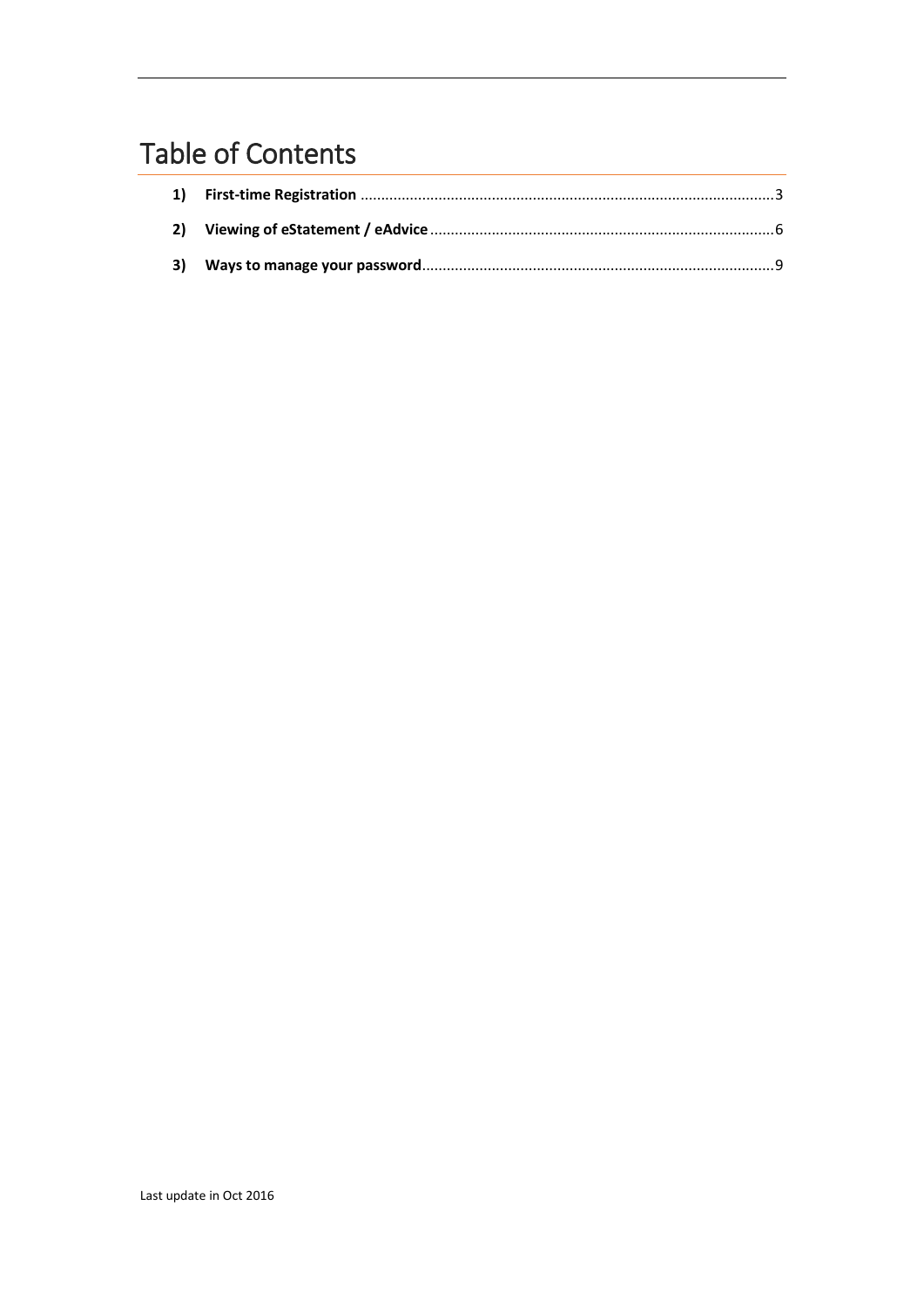# <span id="page-2-0"></span>1) First-time Registration

**1.1 You will receive your eStatement / eAdvice from your registered email address. Please download and save the attachment to your desktop or laptop computer and then open the saved file to view your eStatement / eAdvice by using a Javascript enabled browser**

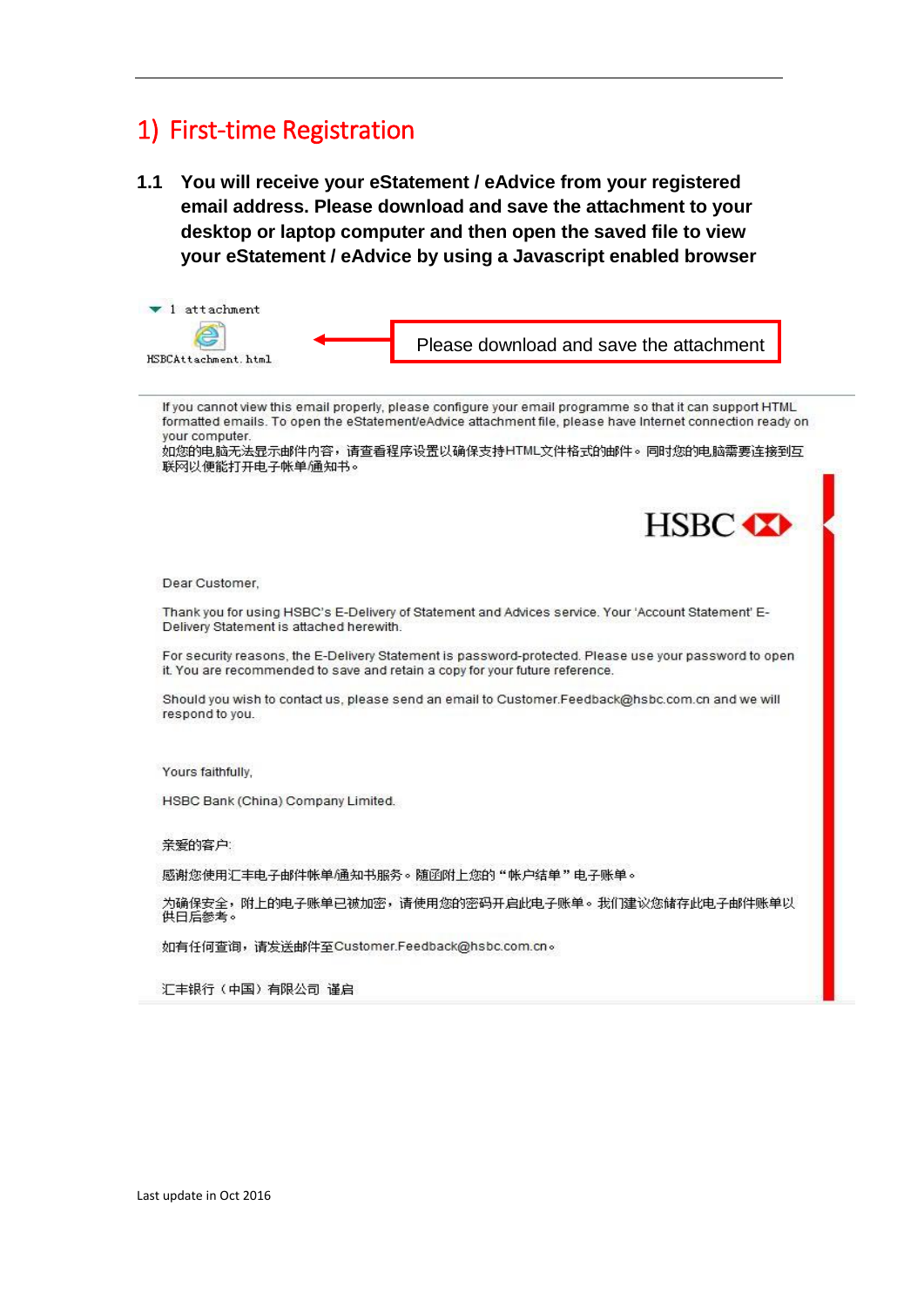## **1.2 The JavaScript in your PC may have been disabled or your browser does not support JavaScript, therefore, restricting your access to the eStatement / eAdvice.**

To enable the JavaScript, follow the steps below:

- 1. On the Internet tool bar, select "Tools" and select "Internet Options."
- 2. Select "Security" and the icon "Internet"
- 3. Select "Custom Level..." and scroll down to the section titled "Scripting"
- 4. Select "Enable" under the subsection "Active scripting" and press "OK"
- 5. A warning window box will be prompted. Select "Yes"

## **1.3 Choose "View eStatement / eAdvice" to open your eStatement / eAdvice**

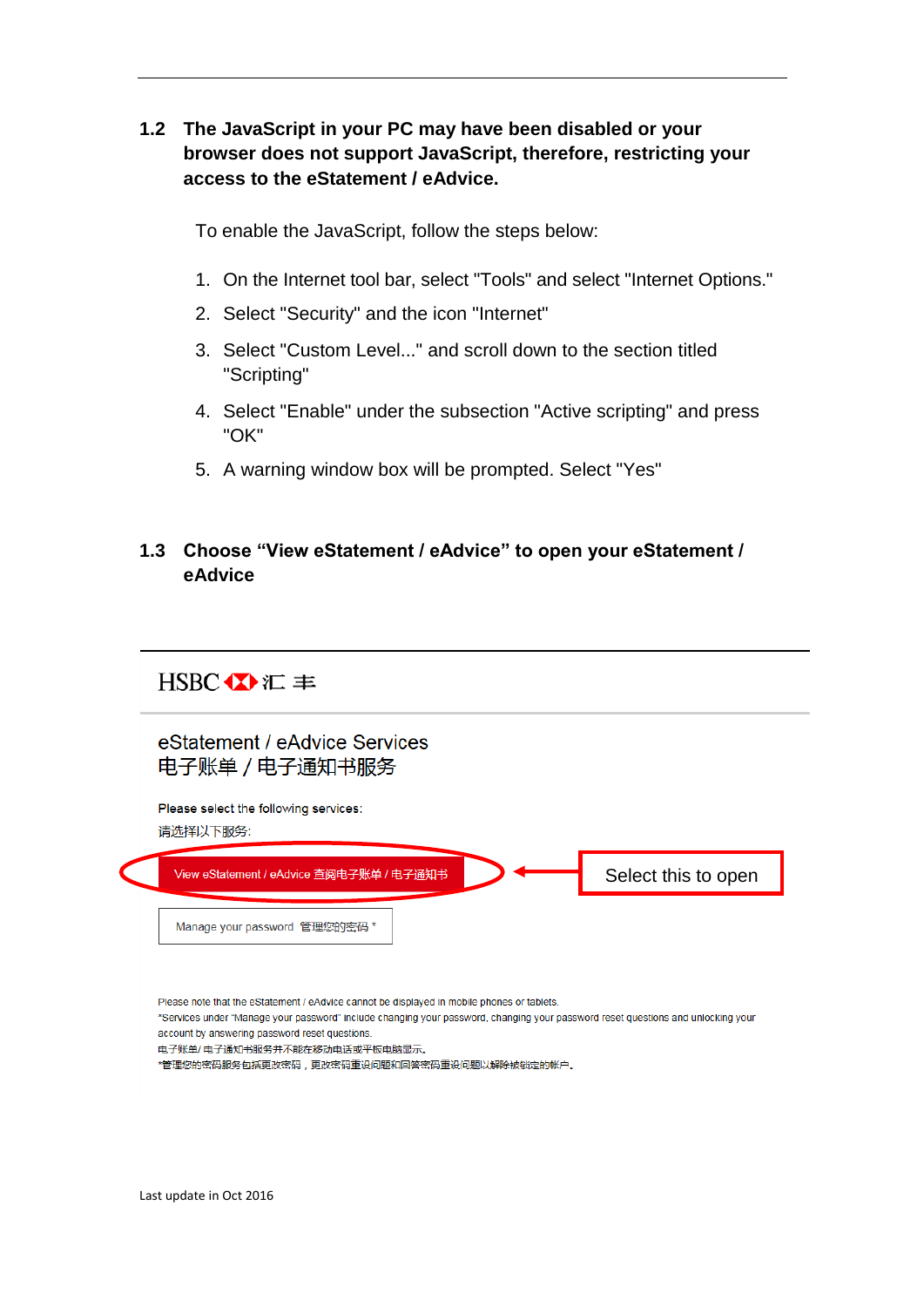### **1.4 Enter your initial password to logon**

## HSBC **XX**

| eStatement / eAdvice Services                                       |                    |                                                                     |
|---------------------------------------------------------------------|--------------------|---------------------------------------------------------------------|
| Please enter your password to view eStatement / eAdvice<br>Password |                    | Input the "initial<br>password" shown in<br>the letter we sent you. |
|                                                                     | Cancel<br>Continue |                                                                     |

### **1.5 Change the initial password and set up password reset questions**

| eStatement / eAdvice Services                                                                                                            |                                                                                                                                              |              |                                                                                                                                                                                                                                                                                               |
|------------------------------------------------------------------------------------------------------------------------------------------|----------------------------------------------------------------------------------------------------------------------------------------------|--------------|-----------------------------------------------------------------------------------------------------------------------------------------------------------------------------------------------------------------------------------------------------------------------------------------------|
| 1. Create new password                                                                                                                   |                                                                                                                                              |              |                                                                                                                                                                                                                                                                                               |
| ABA, ABCD12345).                                                                                                                         |                                                                                                                                              |              | Please do not use the same password across different websites or your internet banking password and refrain from using easy to quess/easily<br>accessible information such as your name, telephone number, date of birth, familiar words, and repetitive / sequential characters (e.g. ABABAB |
|                                                                                                                                          | number (0-9). It can include space and the following special characters $@$ '. and -.                                                        |              | Please enter a new password with 9-30 characters. It must include at least one upper case letter (A-Z), one lower case letter (a-z) and one                                                                                                                                                   |
| New password                                                                                                                             |                                                                                                                                              |              | Create your OWN password                                                                                                                                                                                                                                                                      |
| Confirm new password                                                                                                                     |                                                                                                                                              |              |                                                                                                                                                                                                                                                                                               |
|                                                                                                                                          |                                                                                                                                              |              | Please enter answers to your E-Delivery password reset questions that are between 3 and 30 characters. Answers can contain numbers,                                                                                                                                                           |
| 2. Select E-Delivery password reset questions<br>letters and spaces as well as these special characters @_'. and -.<br>Select question 1 | You will need to answer both of these questions correctly if you have forgotten your password and need to reset it.<br>- Select a question - |              |                                                                                                                                                                                                                                                                                               |
| Answer to question 1                                                                                                                     |                                                                                                                                              |              |                                                                                                                                                                                                                                                                                               |
| Confirm answer                                                                                                                           |                                                                                                                                              |              | Set two password                                                                                                                                                                                                                                                                              |
| Select question 2                                                                                                                        | - Select a question -                                                                                                                        | $\checkmark$ | reset questions                                                                                                                                                                                                                                                                               |
| Answer to question 2                                                                                                                     |                                                                                                                                              |              |                                                                                                                                                                                                                                                                                               |

Remarks: After you have reset your password and set up password reset questions, you will receive an email confirmation.

Last update in Oct 2016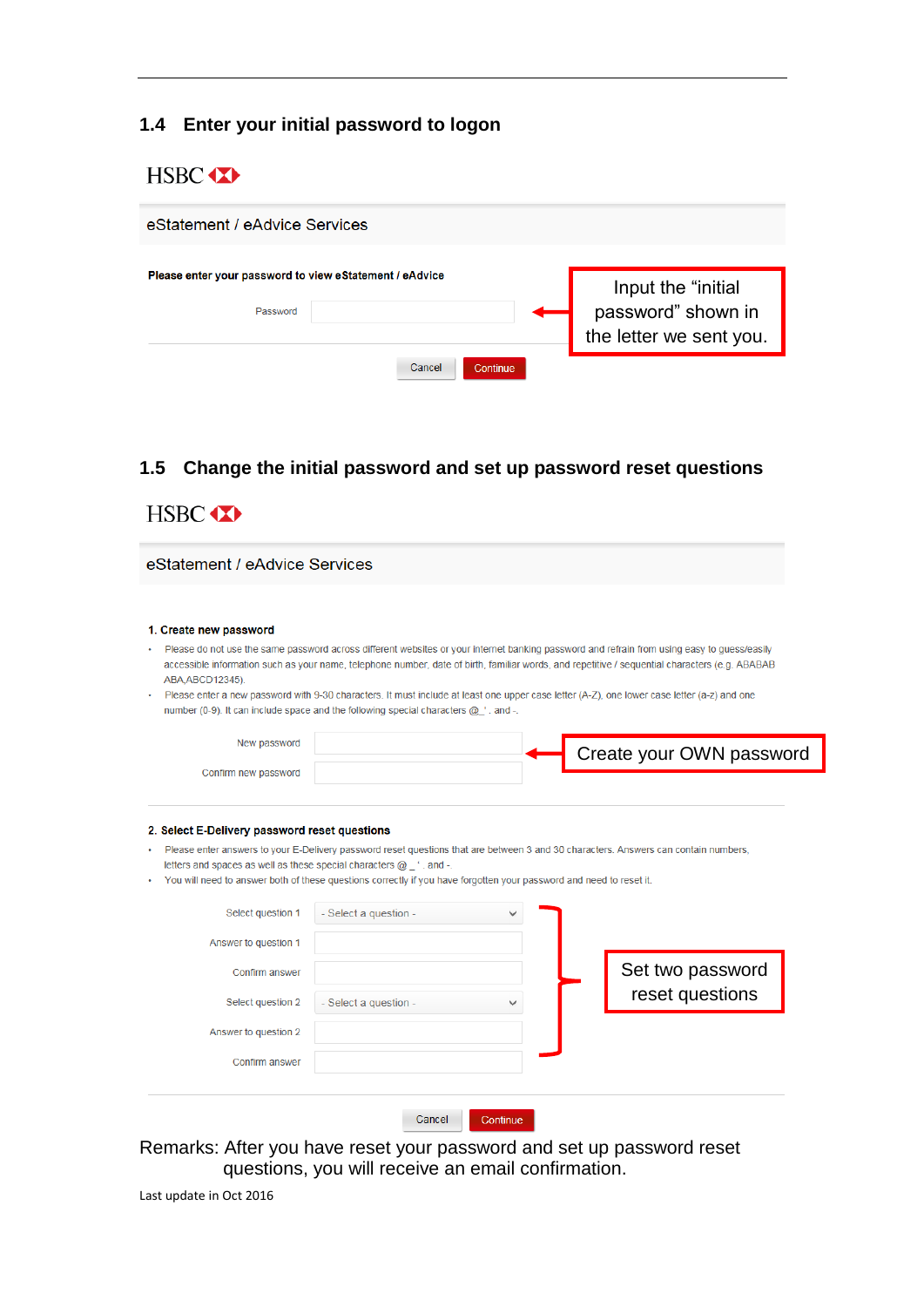# <span id="page-5-0"></span>2) Viewing of eStatement / eAdvice

**2.1 You will receive your eStatement / eAdvice from your registered email address. Please download and save the attachment to your desktop or laptop computer and then open the saved file to view your eStatement / eAdvice by using a Javascript enabled browse**

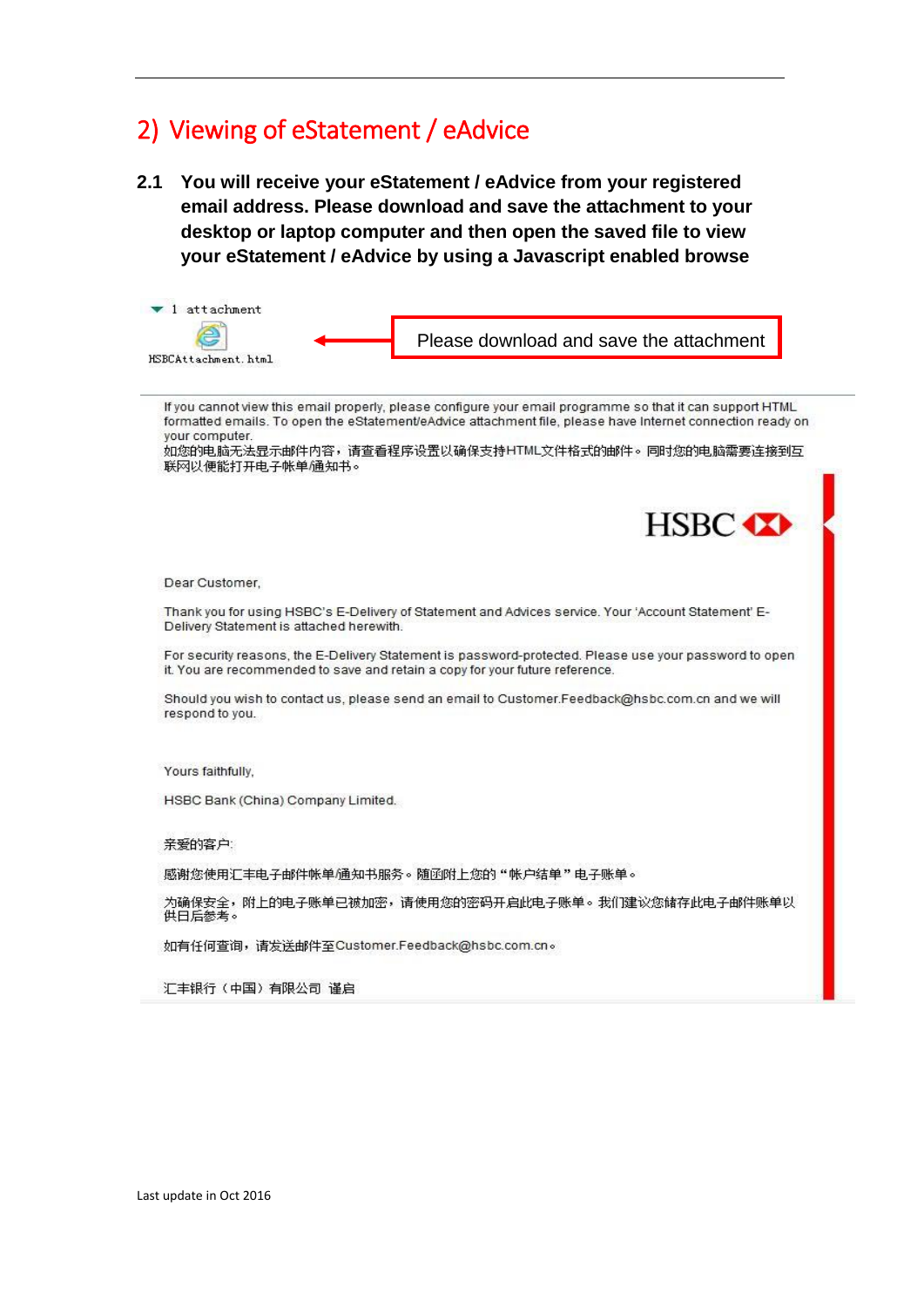**2.2 The JavaScript in your PC may have been disabled or your browser does not support JavaScript, therefore, restricting your access to the eStatement / eAdvice.**

To enable the JavaScript, follow the steps below:

- 1. On the Internet tool bar, select "Tools" and select "Internet Options..."
- 2. Select "Security" and the icon "Internet"
- 3. Select "Custom Level..." and scroll down to the section titled "Scripting"
- 4. Select "Enable" under the subsection "Active scripting" and press "OK"
- 5. A warning window box will be prompted. Select "Yes"

#### **2.3 Choose "View eStatement / eAdvice" to open your eStatement / eAdvice**

 $HSBC$   $\bullet$   $E \equiv$ 

eStatement / eAdvice Services 电子账单 / 电子通知书服务

Please select the following services:

请选择以下服务:



Please note that the eStatement / eAdvice cannot be displayed in mobile phones or tablets.

\*Services under "Manage your password" include changing your password, changing your password reset questions and unlocking your account by answering password reset questions.

电子账单/电子通知书服务并不能在移动电话或平板电脑显示。

\*管理您的密码服务包括更改密码,更改密码重设问题和回答密码重设问题以解除被锁定的帐户。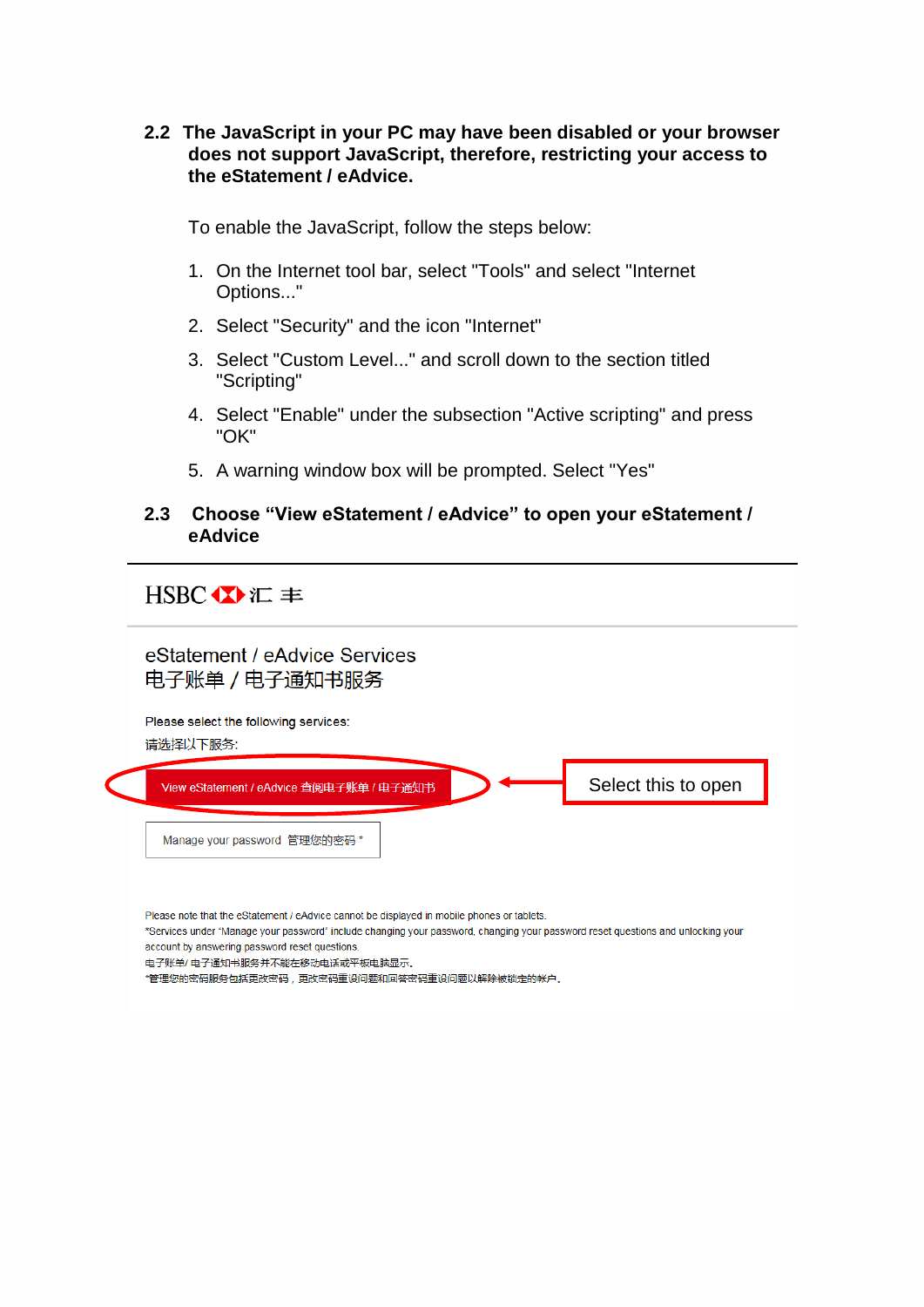## **2.4 Enter your password to logon**

## HSBC **XX**



After inputting your password successfully, the eStatement / eAdvice will pop up for your review.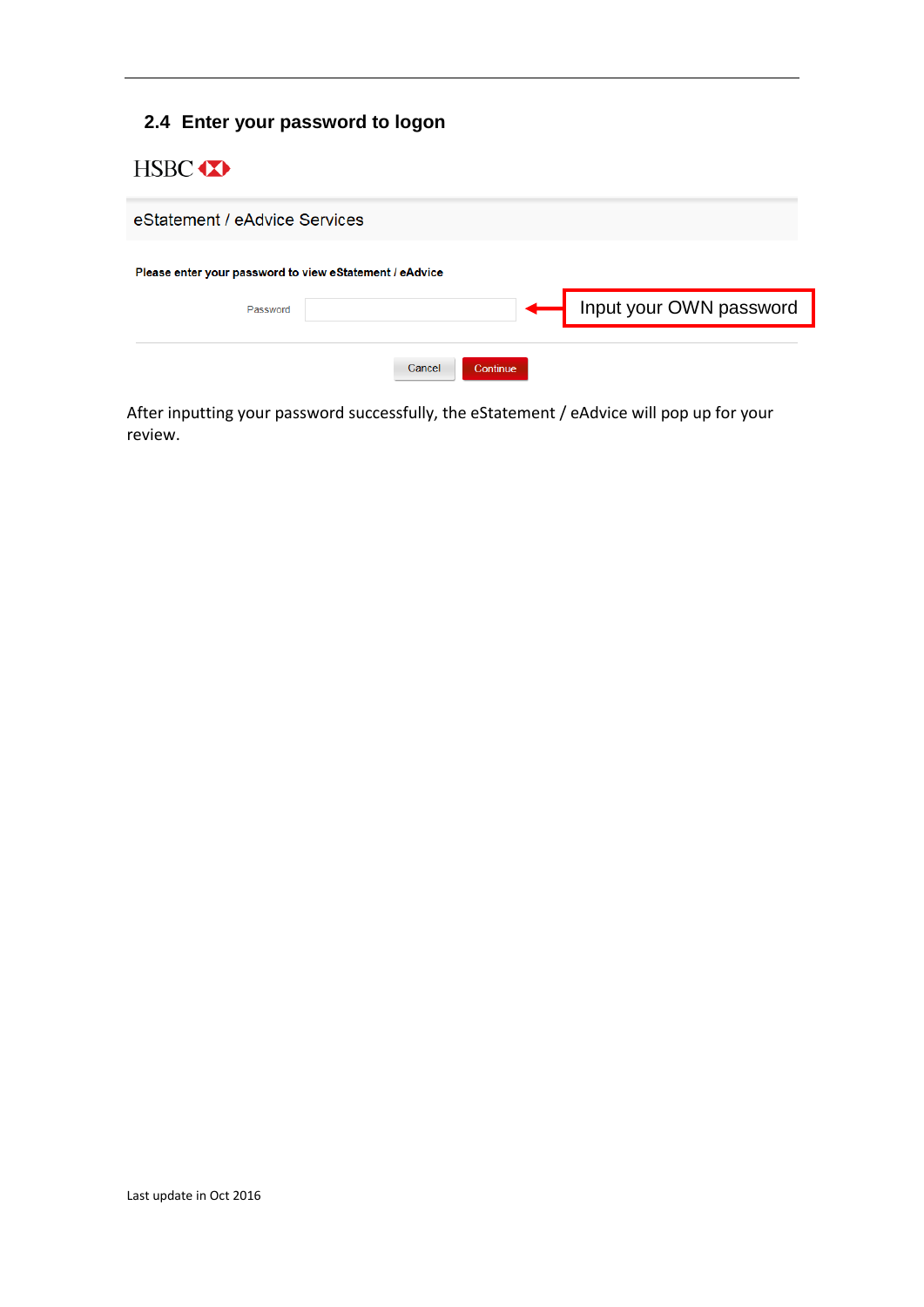## <span id="page-8-0"></span>3) Ways to manage your password

- **Change password**
- **Change password reset questions**
- **Forgot password**
- **3.1 You will receive your eStatement / eAdvice from your registered email address. Please download and save the attachment to your desktop or laptop computer and then open the saved file to view your eStatement / eAdvice by using a Javascript enabled browser**



If you cannot view this email properly, please configure your email programme so that it can support HTML formatted emails. To open the eStatement/eAdvice attachment file, please have Internet connection ready on vour computer.

如您的电脑无法显示邮件内容,请查看程序设置以确保支持HTML文件格式的邮件。同时您的电脑需要连接到互 联网以便能打开电子帐单通知书。



Dear Customer,

Thank you for using HSBC's E-Delivery of Statement and Advices service. Your 'Account Statement' E-Delivery Statement is attached herewith.

For security reasons, the E-Delivery Statement is password-protected. Please use your password to open it. You are recommended to save and retain a copy for your future reference.

Should you wish to contact us, please send an email to Customer.Feedback@hsbc.com.cn and we will respond to you.

Yours faithfully.

HSBC Bank (China) Company Limited.

亲爱的客户:

感谢您使用汇丰电子邮件帐单/通知书服务。随函附上您的"帐户结单"电子账单。

为确保安全,附上的电子账单已被加密,请使用您的密码开启此电子账单。我们建议您储存此电子邮件账单以 供日后参考。

如有任何查询,请发送邮件至Customer.Feedback@hsbc.com.cn。

汇丰银行 (中国) 有限公司 谨启

Last update in Oct 2016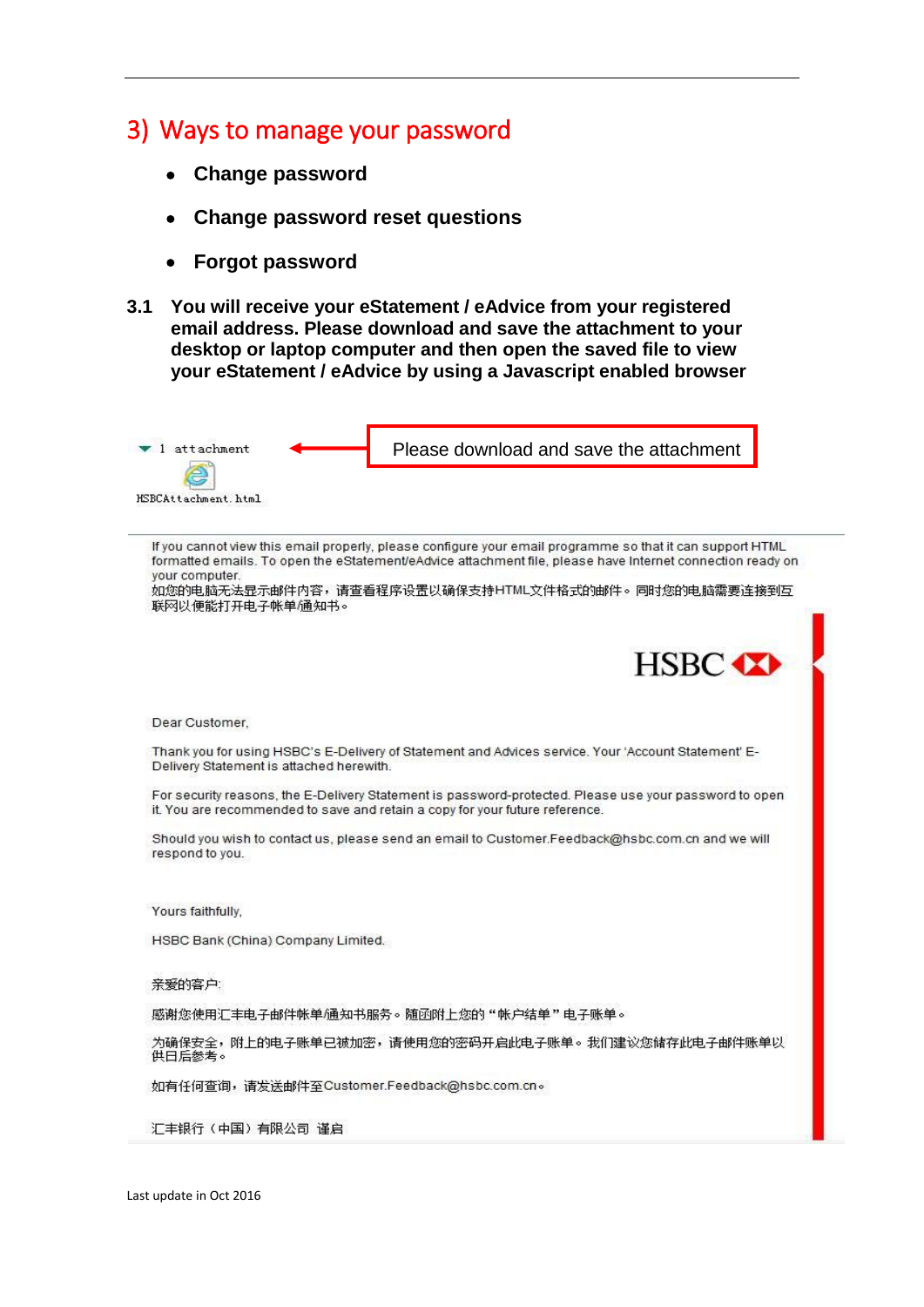#### **3.2 The JavaScript in your PC may have been disabled or your browser does not support JavaScript, therefore, restricting your access to the eStatement / eAdvice.**

To enable the JavaScript, follow the steps below:

- 1 On the Internet tool bar, select "Tools" and select "Internet Options..."
- 2 Select "Security" and the icon "Internet"
- 3 Select "Custom Level..." and scroll down to the section titled "Scripting"
- 4 Select "Enable" under the subsection "Active scripting" and press "OK"
- 5 A warning window box will be prompted. Select "Yes"

#### **3.3 Choose "Manage your password"**

## $HSPC$   $\bullet$   $E \equiv$

eStatement / eAdvice Services 电子账单 / 电子通知书服务

Please select the following services: 请选择以下服务:



Please note that the eStatement / eAdvice cannot be displayed in mobile phones or tablets.

\*Services under "Manage your password" include changing your password, changing your password reset questions and unlocking your account by answering password reset questions.

电子账单/电子通知书服务并不能在移动电话或平板电脑显示。

\*管理您的密码服务包括更改密码,更改密码重设问题和回答密码重设问题以解除被锁定的帐户。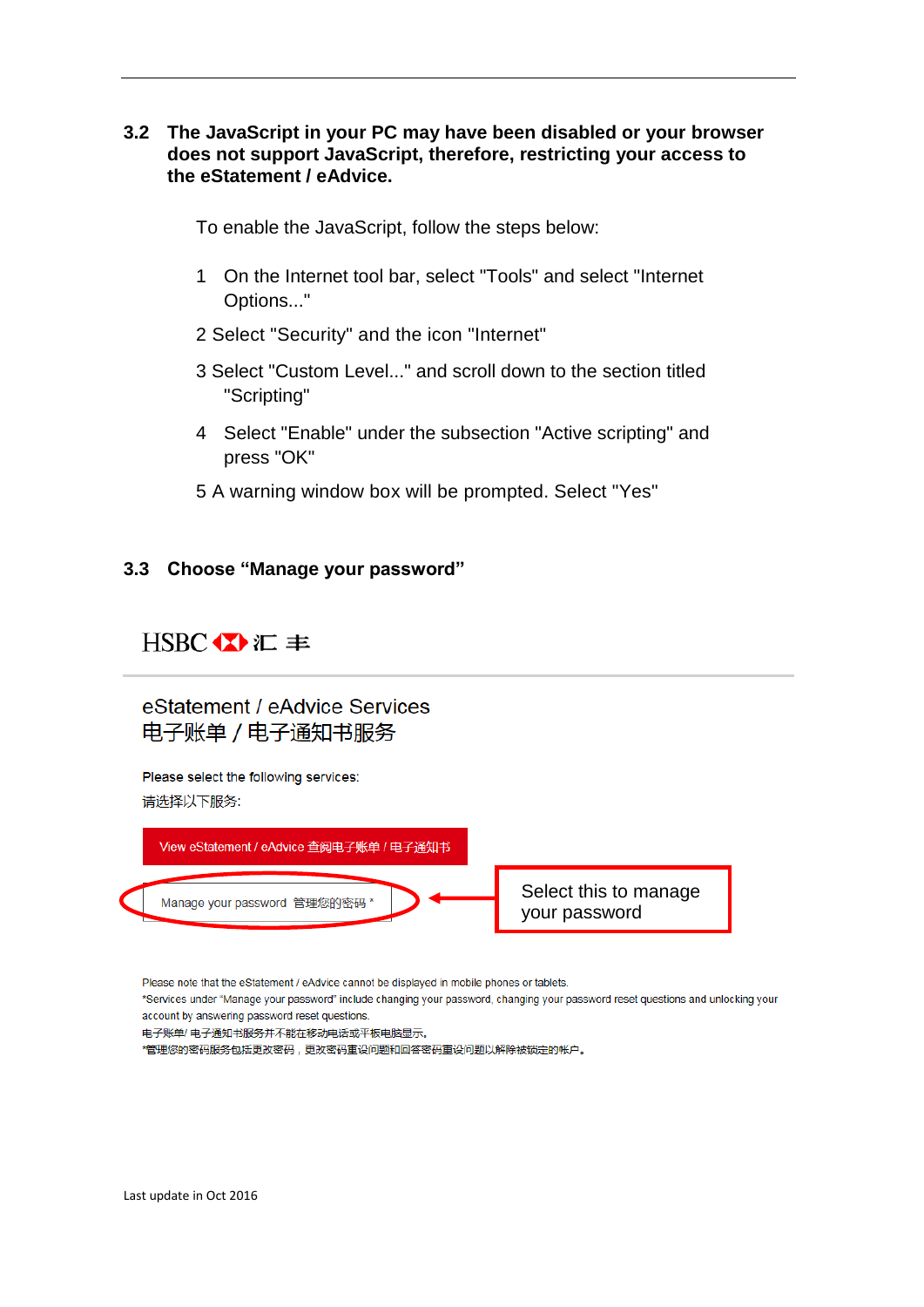## **3.4 To change password**

# HSBC **XX**

| eStatement / eAdvice Services                                                                                                                                                                                                                   | Select this tab to<br>change password |                 |            |                                         |
|-------------------------------------------------------------------------------------------------------------------------------------------------------------------------------------------------------------------------------------------------|---------------------------------------|-----------------|------------|-----------------------------------------|
| <b>Change password</b>                                                                                                                                                                                                                          | Change password reset questions       | Forgot password |            |                                         |
| 1. Please enter your existing password                                                                                                                                                                                                          |                                       |                 |            |                                         |
| Password                                                                                                                                                                                                                                        |                                       |                 |            |                                         |
| 2. Create new password<br>Please do not use the same password across different websites or your internet banking password and<br>accessible information such as your name, telephone number, date of birth, familiar words,<br>ABA, ABCD12345). |                                       |                 | ind repeti | Input your existing<br>and new password |
| Please enter a new password with 9-30 characters. It must include at least one upper case etter (A-Z<br>number (0-9). It can include space and the following special characters $@$ '. and -.                                                   |                                       |                 |            | accordingly                             |
| New password                                                                                                                                                                                                                                    |                                       |                 |            |                                         |
|                                                                                                                                                                                                                                                 |                                       |                 |            |                                         |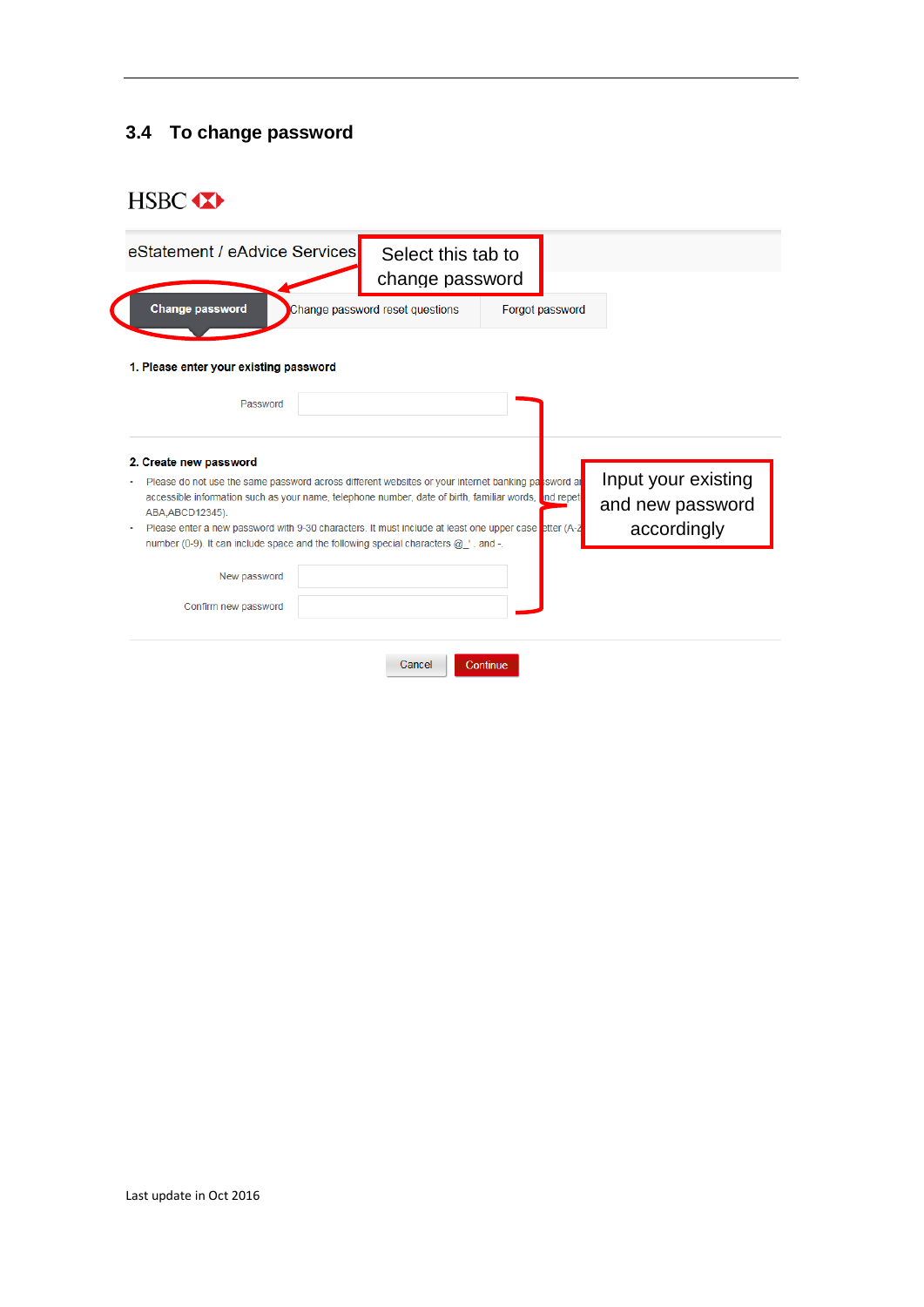| HSBC <b>XX</b>                                                          |                                        |                                                                                                                                                                                                                         |                                                       |
|-------------------------------------------------------------------------|----------------------------------------|-------------------------------------------------------------------------------------------------------------------------------------------------------------------------------------------------------------------------|-------------------------------------------------------|
| eStatement / eAdvice Services                                           |                                        |                                                                                                                                                                                                                         | Select this tab to change<br>password reset questions |
| Change password                                                         | <b>Change password reset questions</b> | Forgot password                                                                                                                                                                                                         |                                                       |
| 1. Please enter your existing password                                  |                                        |                                                                                                                                                                                                                         |                                                       |
| Password                                                                |                                        |                                                                                                                                                                                                                         |                                                       |
| 2. Select E-Delivery password reset questions                           |                                        |                                                                                                                                                                                                                         |                                                       |
| letters and spaces as well as these special characters $@$ $@$ . and -. |                                        | Please enter answers to your E-Delivery password reset questions that are between 3 and 30 characters. A<br>You will need to answer both of these questions correctly if you have forgotten your password ard need to r | Input your<br>password and                            |
| Select question 1                                                       | - Select a question -                  |                                                                                                                                                                                                                         | change password                                       |
| Answer to question 1                                                    |                                        |                                                                                                                                                                                                                         | reset questions                                       |
| Confirm answer                                                          |                                        |                                                                                                                                                                                                                         | accordingly                                           |
| Select question 2                                                       | - Select a question -                  |                                                                                                                                                                                                                         |                                                       |
| Answer to question 2                                                    |                                        |                                                                                                                                                                                                                         |                                                       |
| Confirm answer                                                          |                                        |                                                                                                                                                                                                                         |                                                       |
|                                                                         |                                        |                                                                                                                                                                                                                         |                                                       |
|                                                                         | Cancel                                 | Continue                                                                                                                                                                                                                |                                                       |

# **3.5 To change password reset questions**